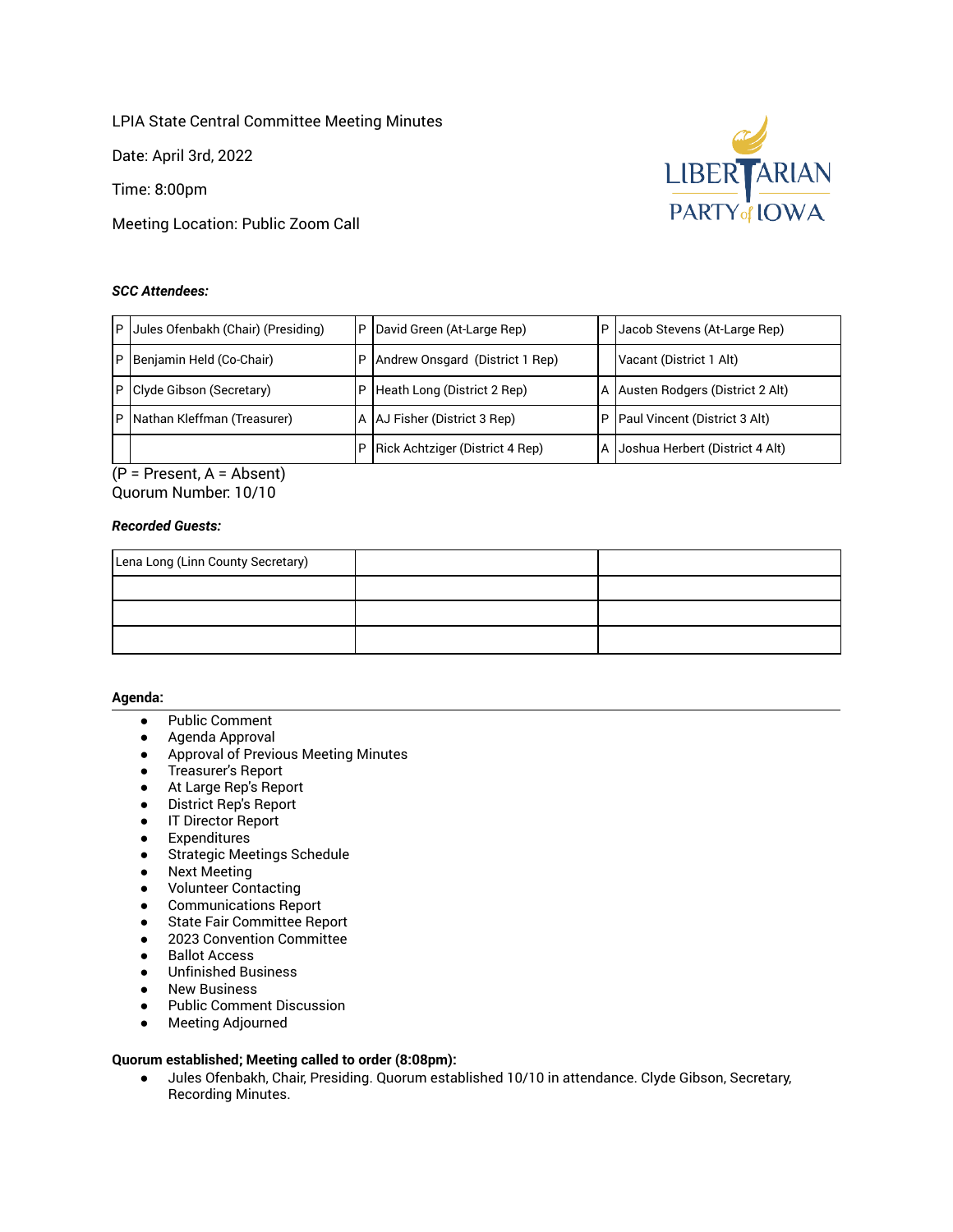### **Meeting Agenda:**

## **Public Comments (8:09pm):**

● No Public comment

### **Approval of Agenda (8:09pm):**

 ● Chair asks for Motion to Approve Agenda, Heath motions, Motion seconded, Motion Passes, Agenda Approved unanimously. (8:09pm)

#### **Approval of Minutes from Previous Meeting (8:10pm):**

Chair asks for Motion to Approve Agenda, Paul motions, Motion seconded, Motion Passes, Minutes Approved Unanimously. (8:11pm)

# **At-Large Reports (8:12pm):**

- David Green
	- o Some members in Indianola want to get involved (8:12pm)
- Jacob Stevens
	- o Trying to help countries get started
	- o Discussion related to What is an Affiliate, and Major Party Status

#### **District Rep. Reports (8:25pm):**

- Andrew Onsgard / Vacant (District 1).
	- o No Updates worth noting
	- o Jules to request admin to Cedar and Johnson counties facebook pages
- Heath Long / Austen Rodgers (District 2) (8:30pm)
	- o Linn County Affiliate
		- Officers Elected, Motivated
		- Applying Stages Plan
		- Planning 4/20 Protest
		- Had Cedar Rapids' St. Patrick's Day Parade on Mar 12th
			- Private event with Rick and Donors
	- o BlackHawk County
		- Tuesday is the County Meeting
	- o Interest in Tama & Dubuque County
	- AJ Fisher / Paul Vincent (District 3) (8:35pm)
		- o AJ Absent
		- o Paul
			- Attended St/ Pats Parade in Des Moines
			- Attended Eminent Domain protest
				- **Attending Polk Meetings**
- Rick Achtziger / Joshua Herbert (District 4) (8:38pm)
	- o Clay County wants to start an affiliate
	- o Shelby County lifetime member reached out
	- o Food Truck event May 1st with Rick
	- o Joshua Herbert Absent

#### **Treasurer's Report (8:40pm):**

- Treasurer's Report ( *Appendix A* )
- Reimbursement of Jeni Kadel for St.Pats Parade entry, per Motion in previous meeting
- Email Blacklist causing issues
- 2 New Lifetime Members

#### **IT Director Report (8:50pm):**

.

● Nothing to Report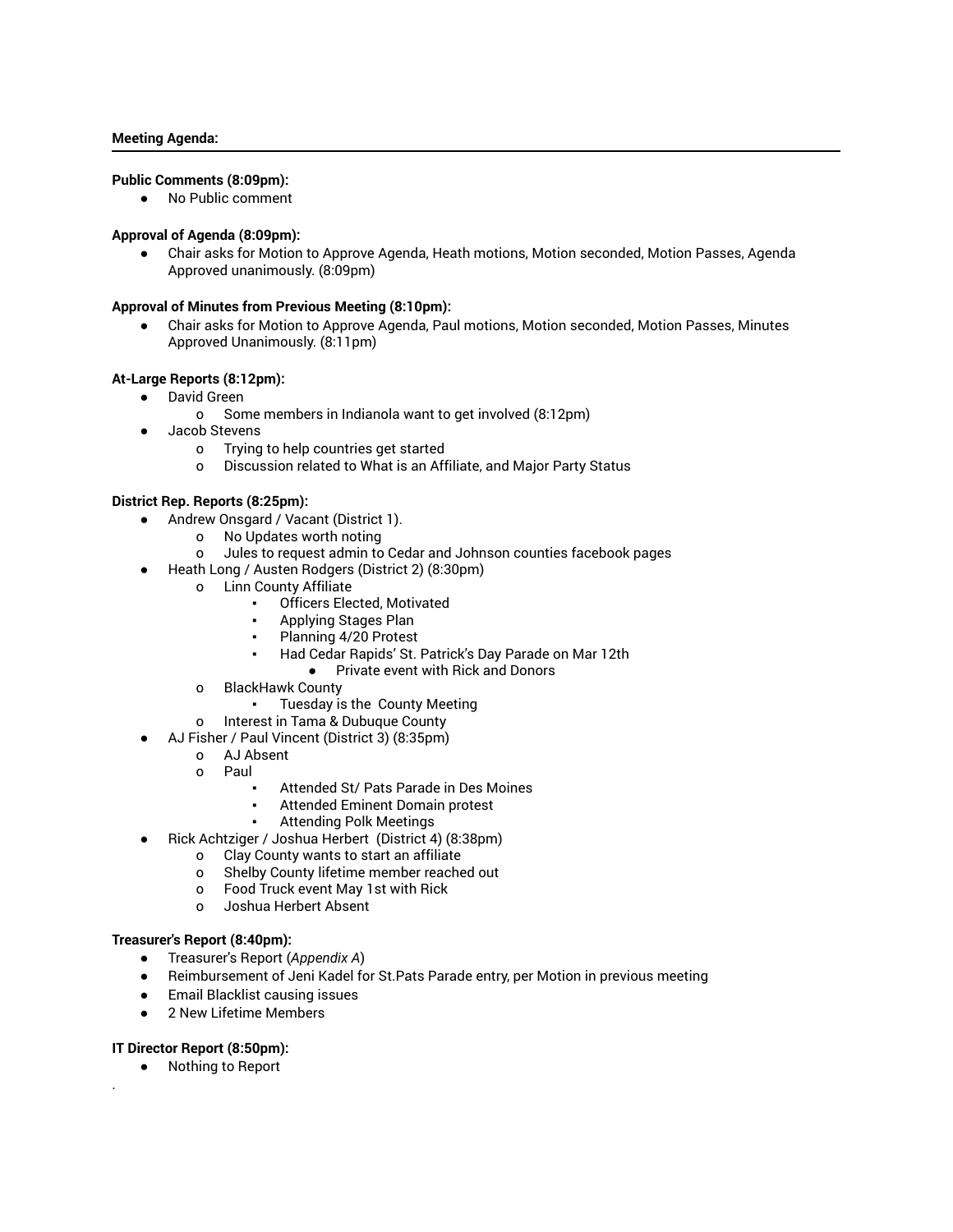# **Legal (8:55pm):**

- Mike Conner pleading as charged, for deferred Judgment
- **Petition Signatures** 
	- o Judgment on Petition Signatures, We could potentially run more candidates
	- o Jules Spoke with Richard Wagner for Ballot Access

## **Expenditures (8:57pm):**

● Thank you cards

# **Events (9:00pm):**

- Hinterland booth
- Warren County Fair, Flyer sent in email.
- 4th Of July Parades
- Memorial Day Flag planting
- PrideFest Cedar Rapids June 4th
- Capital City Pride Jeni

# **Illinois LP Requesting help (9:20pm):**

● Tabled until next Meeting

# **Strategy meetings schedule (9:30pm):**

● Candidate strategy Sunday 10th April @ 8:30pm

## **Volunteers contact and response (9:35pm):**

● David Green nothing to report

## **Comms Team Report (9:35pm):**

 ● Motion to Make Comms Liason a single individual over the comms team. Seconded, Discussion, Motion Passes Unanimously. (9:42pm)

## **Secretary Report (9:43pm):**

- Approving State Fair Spending Vote Via Email Passes Dividly
- Ordering CheckBook Spending Vote Via Email Passes Unanimously

## **State Fair Report (9:50pm):**

- State Fair Spending Vote Via Email Passed
- AJ Fisher working on details

# **Convention: (10:00pm):**

- Should We start Convention planning?
- Invite potential presidential candidates
- Discussion related to Location and Airport

# **Fundraising Events (10:10pm):**

● Discussion related to Gun Raffle Event?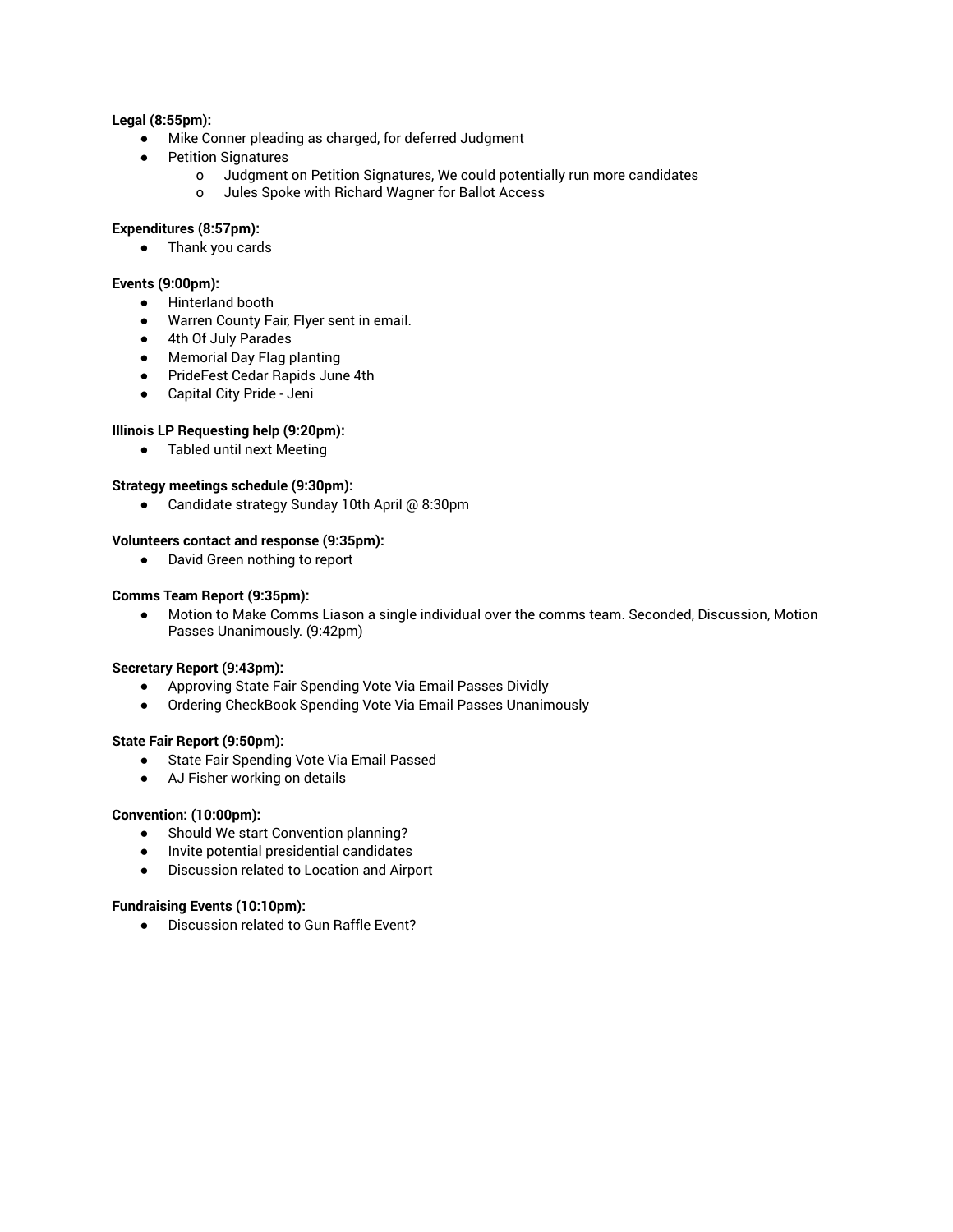# **Next SCC meeting (10:27pm):**

- In-person meeting Discussion
- Motion for Next meeting. Someone motions, Someone Seconds
	- o Date: ex: Sunday May 1<sup>th</sup>, 2021
	- o Time: 8:00pm
	- o Location: Zoom

# **Meeting Adjourned (10:28pm):**

● Motion to Adjourn. Paul motions, Seconded. Motion Passes, meeting Adjourned (10:30pm)

Clyde Hoold Mr IP

 Clyde Harold Gibson III Secretary, LPIA